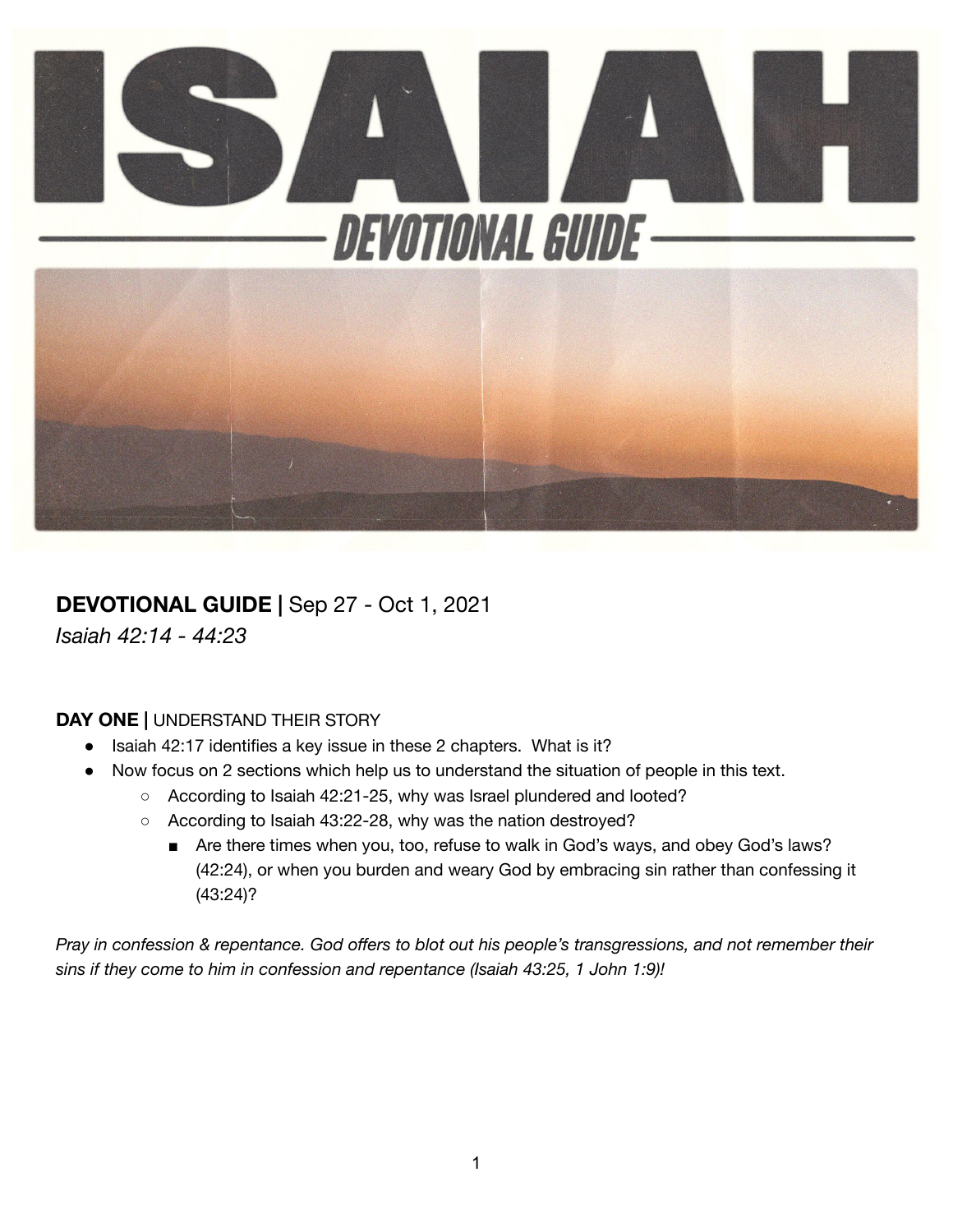### **DAY TWO |** UNDERSTAND THEIR STORY

- In Isaiah 44:9-20, the folly of worshipping idols is unpacked. What is the irony identified in this section of text: Why is it so ludicrous for people to worship idols?
	- How / in what way do you see modern day people 'worshipping' things they have created themselves? What man-made things do we think will save us?
- Psalm 106:34-43 explains the actions which arose from Israel's idol worship. They were not simply foolish - what did idol worshipping cause them to do?
	- Does this Psalm help you to understand why God allowed them to be judged?
	- $\circ$  What hope is there in this psalm as it ends (v 44-48)?

Pray in confession. Are you putting too much trust in things that you have made, or other people have made? *Is this potentially leading you to make decisions which don't honor God or his people?*

## **DAY THREE |** CONNECT TO HIS STORY

- Re-read Isaiah 42:21-25 (from Day 1), and then continue forward into 43:1-7,
- Then re-read Isaiah 43:22-28 (from Day 1) and continue forward into 44:1-5.
	- Despite the way his people have treated him, God remains committed to them!
		- What does God tell them to do & why are they to do this (Isaiah 43:1,5; 44:2)?
			- What does God want them to know in Isaiah 43:1-7, 44:1-5?
			- How does this description of God's character and commitment to his people despite their sin encourage you today?

Pray in Adoration to God for the grace and love with which he pursues his people, and calls them back to *himself!*

### **DAY FOUR |** CONNECT TO HIS STORY

- On Day 2 we examined what Isaiah 44:9-20 communicated about the irony surrounding idol worship. Today we'll look at other texts which unpack this idea in a story, poem and sermon!
	- An Old Testament Story: Read 1 Samuel 5:1-5. What happens in this story and how does it display the foolishness of worshipping idols?
	- $\circ$  A Poem: Read Psalm 115. What does this psalm say about the foolishness of worshipping idols? What does it call Israel to do instead?
	- A New Testament Sermon: Read Acts 17:22-31. What, according to Paul, is the difference between the God that he serves, and the idols that the people in Athens serve?

Pray in Supplication. Ask God to remind you, continually, that He is high above all the "gods" of this world!!!